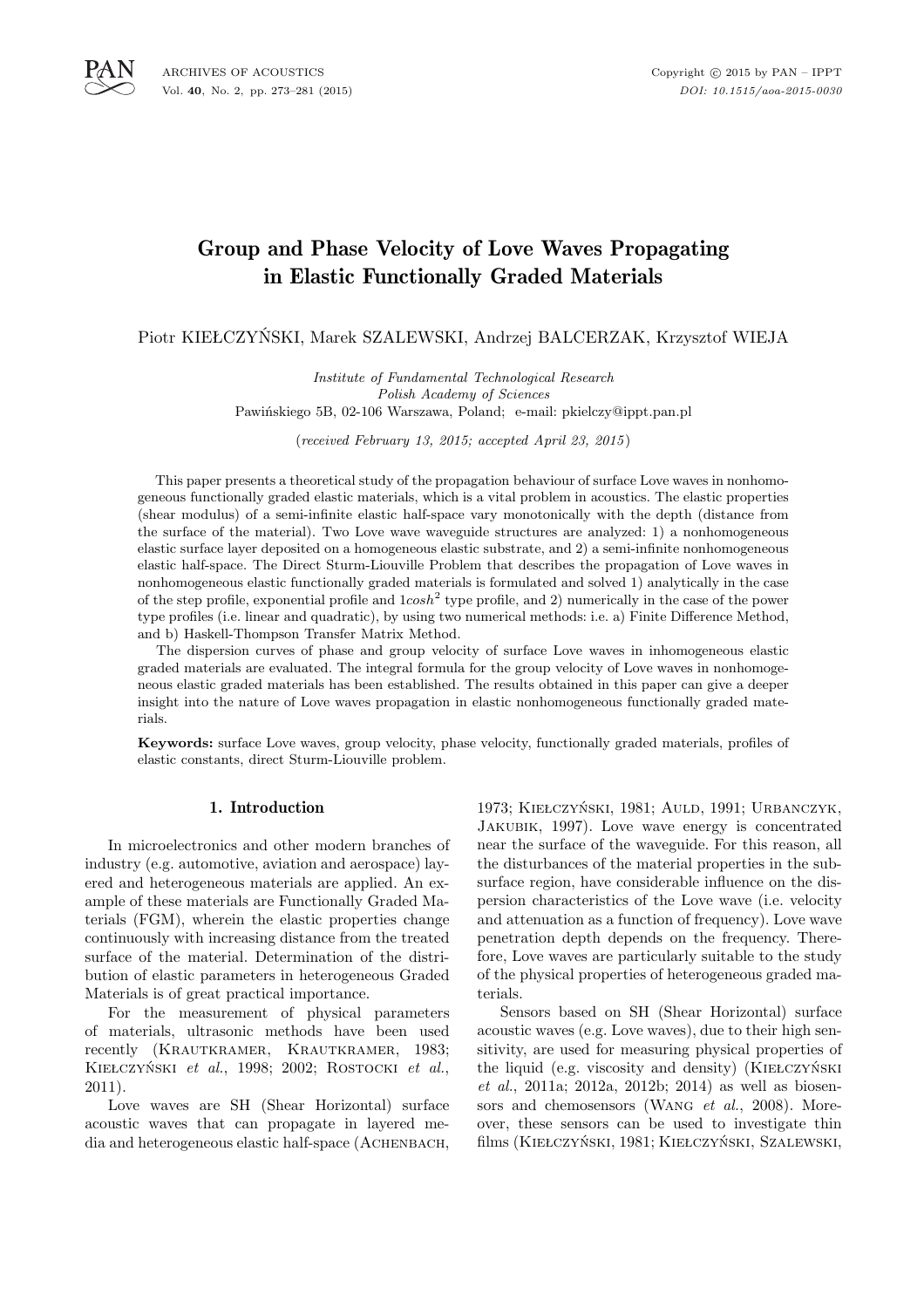2011b) and layers produced in the surface region of the substrate as a result of various technological processes (diffusion, implantation, carburizing, nitriding, shot peening, laser treatment, etc.) (Hirao *et al.*, 1981), and also for testing of composites (Wang, Zhao, 2013). The use of layered Love waves waveguides with a nonhomogeneous distribution of physical properties can significantly improve performance (e.g. sensitivity and selectivity) of bio and chemosensors that employ the inhomogeneous elastic waveguides (WATER, CHEN, 2009).

Aim of this paper is to develop a theoretical model of the propagation of SH (Shear Horizontal) surface Love waves in Functionally Graded Materials with a monotonic variation of elastic properties with the depth (distance from the treated surface of the material).

The following profiles of the shear modulus changes were analyzed: 1)linear, 2) quadratic, 3) step, 4) exponential, and 5) profile of the  $1/cosh^2$  type. The problem of Love wave propagation in heterogeneous graded materials has been formulated as a Direct Sturm-Liouville Problem. Solving the Direct Sturm-Liouville Problem, the phase velocity dispersion curves and the distribution of the mechanical displacement (into the bulk of material) of Love wave were determined for known elastic parameters of the medium in which the Love wave propagates. The integral dependence linking the group velocity, phase velocity and the distribution of the mechanical displacement of the Love wave was derived.

For profiles: step, exponential and  $1/cosh<sup>2</sup>$  type, Direct Sturm-Liouville Problem has been solved analytically. For these profiles, analytical formulas for the group velocity have been derived. For power-law type profiles the Direct Sturm -Liouville Problem was solved numerically using the Finite Difference Method and the Transfer Matrix Method. Group velocity for these profiles was determined using a derived integral formula that links the group velocity, phase velocity and the mechanical displacement of the Love wave.

The results obtained in this work will constitute the basis of the inverse procedure to determine profiles (as a function of depth) of the mechanical properties of inhomogeneous FGM resulting from the application of various technological processes of surface treatment. The results of this study also provide a more complete description (than those published in the scientific literature) of the propagation of Love waves in graded materials with various profiles of changes in elastic properties, e.g. in layered inhomogeneous microstructures used in MEMS (Micro Electro Mechanical Systems) and other microelectronic devices, in photonics and in acoustoelectronics (KUZNETSOV, 2010; TASINKEVYCH, Danicki, 2011; Zhang *et al.*, 2013).

The results of this study can also find application in geophysics, earthquake engineering (KUZNETSOV, Nafasov, 2011) and seismology to investigate the internal structure of the Earth. Moreover, they can be very helpful in exploration of natural resources (e.g. natural gas and petroleum) (GUPTA *et al.*, 2013).

Due to the similarity of the mathematical description of the phenomenon of propagation of Love waves in elastic inhomogeneous media and a description of the propagation of light waves in inhomogeneous planar optical waveguides, established in this work the theory of Love waves in elastic inhomogeneous media (FGM) can also be used to analyze performance of inhomogeneous optical planar waveguides (Ciplys *et al.*, 1995).

The results obtained in this paper are fundamental and can give more profound insight into the nature of Love wave propagation in the elastic nonhomogeneous media (e.g. in functionally graded materials and composites).

# 2. Direct Sturm-Liouville Problem for Love waves

Love wave propagation in inhomogeneous elastic media can be described in terms of the Sturm-Liouville Direct Problem. Determination of the phase velocity and mechanical displacement distribution with depth of the SH surface Love wave from a knowledge of elastic parameters of a non-homogeneous half-space constitutes a Direct Sturm-Liouville Problem.

#### *2.1. Formulation of the problem*

Consider the Love wave that propagates in a nonhomogeneous elastic half-space as shown in Fig. 1. The elastic properties of inhomogeneous half-space vary monotonically with depth (distance from the surface).



Fig. 1. Love wave waveguide structure (inhomogeneous elastic half-space) and coordinate system. Love wave propagates along the free surface  $(x = 0)$ . The y axis is directed perpendicularly to the plane of the figure and forms with the axes  $x$  and  $z$  a right-handed Cartesian coordinate system.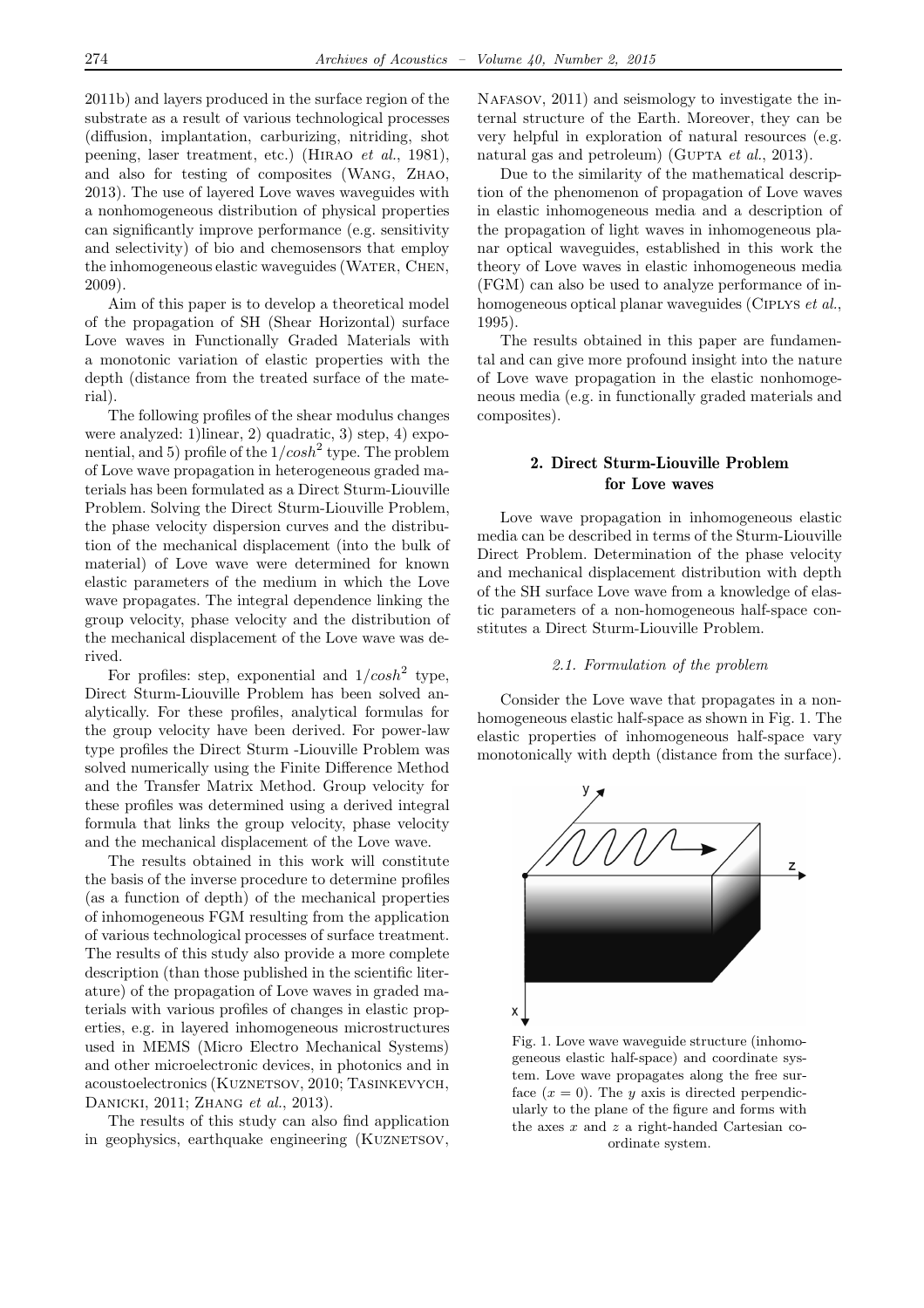Mathematical description of the propagation of surface shear Love waves in graded media involves the use of continuum mechanics formalism to describe the motion of inhomogeneous elastic half-space.

SH surface wave of the Love type which propagates in a nonhomogeneous waveguide structure of Fig. 1 may be represented in the following form:  $v(x, z, t) =$  $f(x) \cdot \exp i(\beta z - \omega t)$ , where:  $f(x)$  is the distribution of the mechanical displacement of the Love wave with the depth,  $\beta$  is the wave propagation constant,  $j =$  $(-1)^{1/2}$ , x is the distance from the surface (depth), z is the direction of wave propagation and  $\omega$  is the angular frequency.

#### *2.2. Boundary conditions*

Mechanical field generated by Love waves propagating in an inhomogeneous elastic graded medium satisfies the following boundary conditions:

a) on a free surface  $(x = 0)$ , the transverse shear stress

$$
\tau_{yx} = c_{44}(0) \cdot \frac{\mathrm{d}f(0)}{\mathrm{d}x} \cdot \exp\{j(\beta z - \omega t)\}
$$
  
is equal to zero, hence 
$$
\frac{\mathrm{d}f(0)}{\mathrm{d}x} = 0,
$$

 $dx$  $= 0,$ 

- b) at each interface between two layers the condition of continuity of mechanical displacement  $v$  and transverse shear stress  $\tau_{yx}$  is fulfilled,
- c) at large distances  $(x\rightarrow\infty)$  from the surface  $(x=0)$ the mechanical displacement of the Love wave should tend to zero, i.e.  $f(\infty) = 0$ .

#### *2.3. Governing equations*

The equation of motion (along with the appropriate boundary conditions) for Love waves propagating in an inhomogeneous elastic medium (isotropic and in some specified directions in media of regular and hexagonal symmetry) is represented by the following Differential Problem:

$$
\frac{\mathrm{d}}{\mathrm{d}x}\left(c_{44}(x)\frac{\mathrm{d}f(x)}{\mathrm{d}x}\right) + \rho\omega^2 f(x) = c_{44}(x)\beta^2 f(x), \tag{1}
$$

$$
\frac{\mathrm{d}}{\mathrm{d}x}f(0) = 0, \qquad f(\infty) = 0,\tag{2}
$$

where  $f(x)$  is the mechanical displacement distribution of the Love wave with the depth x,  $c_{44}(x)$  is the elastic shear modulus that depends on the depth,  $\beta^2$  is an eigenvalue determining the phase velocity of the Love wave,  $\rho$  is the density of the medium, and  $\omega$  is the angular frequency. Differential Problem (1–2) is called a generalized Sturm-Liouville Problem for Love waves propagating in elastic graded materials.

Using the substitution  $z(x) = (c_{44}(x))^{1/2} f(x)$ and assuming small changes in the elastic modulus  $c_{44}(x)$ , the terms involving derivatives of  $c_{44}(x)$ , i.e.  $\frac{1}{2c_{44}} \left[ \frac{d^2 c_{44}}{dx^2} - \frac{3}{2} \left( \frac{d c_{44}}{dx} \right)^2 \frac{1}{c_{44}^2} \right]$ , may be neglected. In this way, we obtain the following Differential Problem (Adams, 1981):

$$
\frac{d^2z}{dx^2} + \rho \omega^2 s_{44}(x) z = \beta^2 z,
$$
 (3)

$$
\frac{\mathrm{d}z(0)}{\mathrm{d}x} = 0, \qquad z(\infty) = 0,\tag{4}
$$

where  $s_{44}(x) = 1/c_{44}(x)$  is the shear compliance.

Differential Problem (3) and (4) is called a Direct Sturm-Liouville Problem for Love waves. The Sturm-Liouville Differential Problem (3–4) constitutes a mathematical model that describes the propagation of SH surface Love waves in the considered in this paper nonhomogeneous elastic graded materials.

The authors verified numerically the above mentioned approximation. For all considered types of profiles of the  $s_{44}(x) = 1/c_{44}(x)$  coefficient, the authors solved numerically the Direct Sturm-Liouville Problem for the full  $(Eq. (1))$  and simplified  $(Eq. (3))$  equation for the same set of material parameters of nonhomogeneous elastic medium. It was found that the results of calculations obtained from the solution of full and simplified equation differ insignificantly, e.g. the phase velocity of the Love wave for the linear profile  $(Eq. (7)<sub>1</sub>)$ derived from the solution of full and simplified equation differed only in sixth significant place.

The solution of this Direct Sturm-Liouville Problem is a set of pairs  $\{\beta_i^2, z_i(x)\}$ ; wherein *i* is the *i*th eigenvalue,  $i = 1, 2, \ldots, n_1, n_1$  is the number of modes of Love waves propagating in considered waveguide and  $z<sub>i</sub>(x)$  is the eigenvector corresponding to this eigenvalue. The eigenvalue corresponds to the phase velocity of the SH surface wave, while the eigenvector describes the distribution of the mechanical displacement of the corresponding mode of the SH surface wave as a function of depth.

In the present paper, we restricted our analysis of the propagation of Love waves in graded materials to the fundamental  $(i = 1)$  mode of Love waves. The constant density of the considered graded materials  $\rho = \rho_0 = \text{const}$  was assumed throughout the paper.

# 3. Solution of the Direct Sturm-Liouville Problem

The Direct Sturm Liouville Problem can be solved analytically only for a few specific shapes of the elastic compliance  $s_{44}(x)$ . In this work, the Direct Sturm Liouville Problem (3–4) has been solved analytically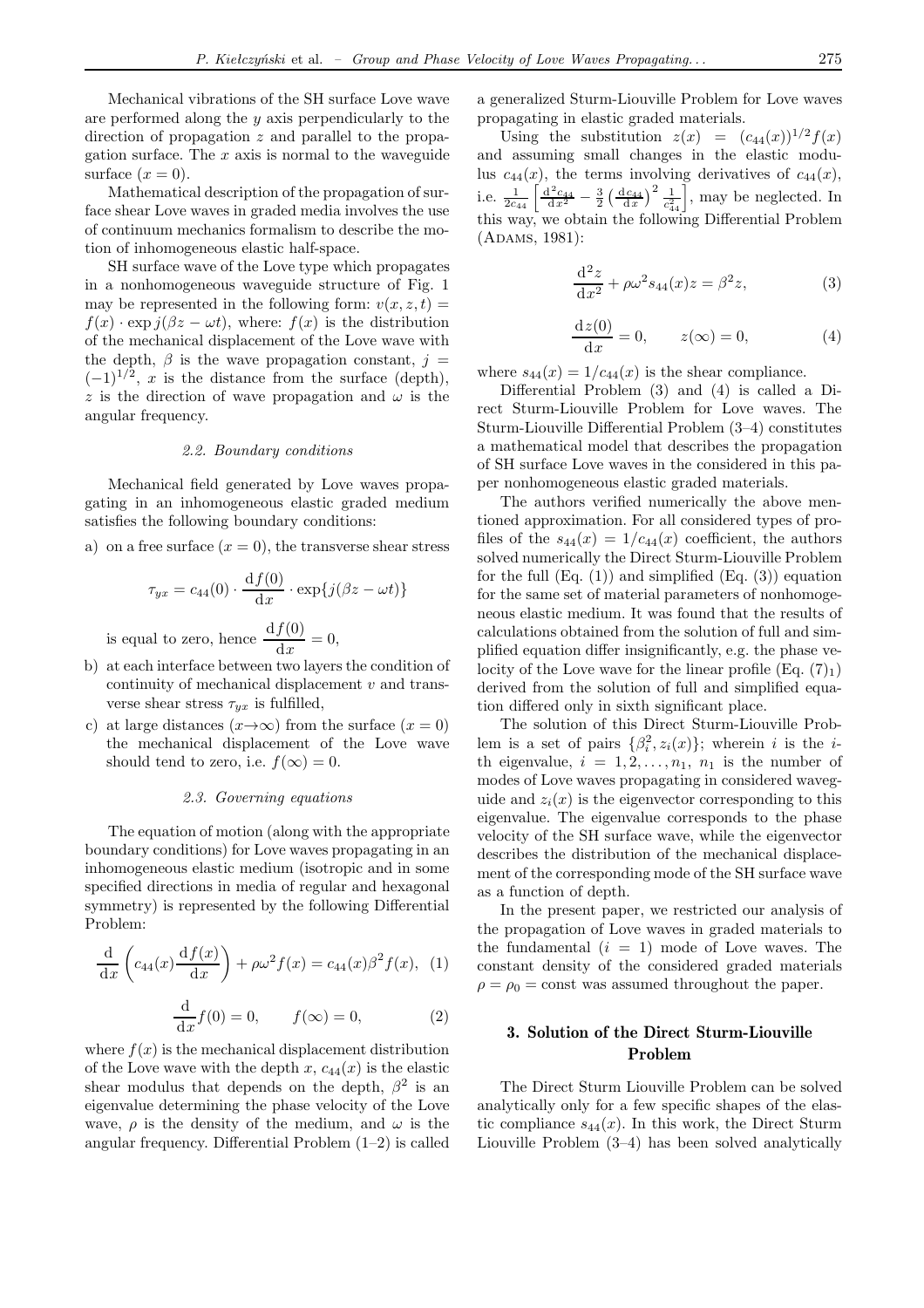for the case of the step profile, exponential profile, and  $1/cosh<sup>2</sup>$  type profile.

Solution of the Sturm-Liouville Direct Problem (3– 4) for arbitrary function  $s_{44}(x)$  is possible only numerically. Therefore, in the case of power type profiles (linear and quadratic) of the elastic compliance  $s_{44}(x)$ , the Direct Sturm-Liouville Problem was solved numerically. To this end, we applied two numerical methods, i.e. the Finite Difference Method and the Transfer Matrix Method.

In the Finite Difference Method the Differential Problem is transformed into the Difference Problem. Consequently, the solution of the Direct Sturm-Liouville Problem  $(1-2)$  and/or  $(3-4)$  is sought in a finite number of discrete points (Bakhvalov, 1977). At each point  $x_i$  of the discretized area, the derivative of unknown function  $(f(x) \text{ and/or } z(x))$ , is approximated by the difference operator. In this way, the first and the second derivative of the function in point  $x_i$ is presented as a linear combination of the values of this function at the point  $x_i$  and in two neighboring points. In this way, the considered Differential Sturm-Liouville Problem transforms into a matrix Sturm-Liouville Problem for eigenvalues and eigenvectors.

Solving this matrix Sturm-Liouville Problem we obtain a set of pairs (eigenvalue, eigenvector). The eigenvalue  $(\beta^2)$  determines the phase velocity of the Love wave  $(v_p = \omega/\beta)$ , while the eigenvector  $(f(x))$ and/or  $z(x)$ , determine the distribution of the mechanical displacement of the Love wave with depth.

In the Transfer Matrix Method the nonhomogeneous elastic waveguide is divided (along the vertical  $x$  axis) into a finite number of homogeneous layers (Haskell, 1953; Thompson, 1950). In each homogeneous layer, an ordinary differential equation of second order  $(Eq. (1))$  occurring in the differential Sturm-Liouville Problem is replaced by the system of two ordinary differential equations of the first order. Here, the mechanical displacement of the Love wave and shear stress are the unknowns. Solving this set of differential equations in a layer, from knowledge of the mechanical displacement and shear stress on the upper surface of the layer, we can determine the mechanical displacement and shear stress on the lower surface of the layer. By performing this operation for each layer we can link the mechanical displacement and shear stress on the upper surface of the domain with the mechanical displacement and shear stress on the lower surface of the domain.

Imposing the appropriate boundary conditions on this two boundary surfaces leads to the dispersion equation for the Love wave. This equation is nonlinear algebraic equation for the unknown  $\beta^2$ , where  $\beta$  is the wave number of the Love wave. Thus, the phase velocity of the Love wave amounts to:  $v_p = \omega/\beta$ . The set of pairs  $(v_p, \omega)$  determines the phase velocity dispersion curves of the Love wave.

### 4. Group velocity of Love waves

The group velocity of Love wave was calculated by means of a method employed in the theory of planar optical waveguides (Adams, 1981). A similar relationship between the phase velocity and the group velocity can be developed by using formulas for the potential and kinetic energy of Love waves resulting from Analytical Mechanics (ACHENBACH, 1973).

The Differential Problem Eqs. (3), (4) can be formulated in integral (variational) form in terms of the Rayleigh quotient:

$$
\beta^2 = \frac{\int\limits_{0}^{\infty} \left[ -\left(\frac{dz(x)}{dx}\right)^2 + \rho \omega^2 s_{44}(x) z^2(x) \right] dx}{\int\limits_{0}^{\infty} z^2(x) dx}.
$$
 (5)

By differentiating the Rayleigh quotient (Eq. (5)) with respect to the angular frequency  $\omega$  (ADAMS, 1981), we arrive at the following formula:

$$
\frac{v_p v_g}{v_0^2} = \frac{\int\limits_0^\infty z^2(x) \, \mathrm{d}x}{\int\limits_0^\infty \frac{s_{44}(x)}{s_0} z^2(x) \, \mathrm{d}x},\tag{6}
$$

where  $s_0$  is the shear elastic modulus in the substrate, and  $v_0 = \sqrt{1/\rho_0 s_0}$  is the phase velocity of bulk SH waves in the substrate,  $(x \to \infty)$ .

Equation (6) links  $v_p$  and  $v_g$  for Love waves propagating in elastic graded materials. Knowing  $v_p$  (for given values of  $v_0$  and  $z(x)$  one can calculate the group velocity v<sup>g</sup> and *vice versa*.

# 5. Various elastic shear compliance profiles in graded materials

Profiles of elastic properties of the surface layers in the graded materials are produced due to the use of various technological processes such as rolling, laser hardening (parabolic profile), shot peening, nitriding, carburizing (linear profile), boronizing. Moreover, the processes typical for the microelectronics and integrated optics, such as ion implantation and diffusion, lead to exponential and Gaussian profiles (Kiełczyński, Pajewski, 1989).

In the present study the following profiles of elastic properties (shear modulus  $s_{44}(x)$ ) in heterogeneous graded materials were examined (see Fig. 2a,b).

1. Profiles of the power-law type  $(n \text{ is the exponent})$ a) linear profile  $n = 1$  (profile no 1 in Fig. 2a)

$$
s_{44}(x)/s_0 = 1 + (\Delta s/s_0)[1 - x/D] \cdot [H(x - D) - H(x)], \tag{7}_1
$$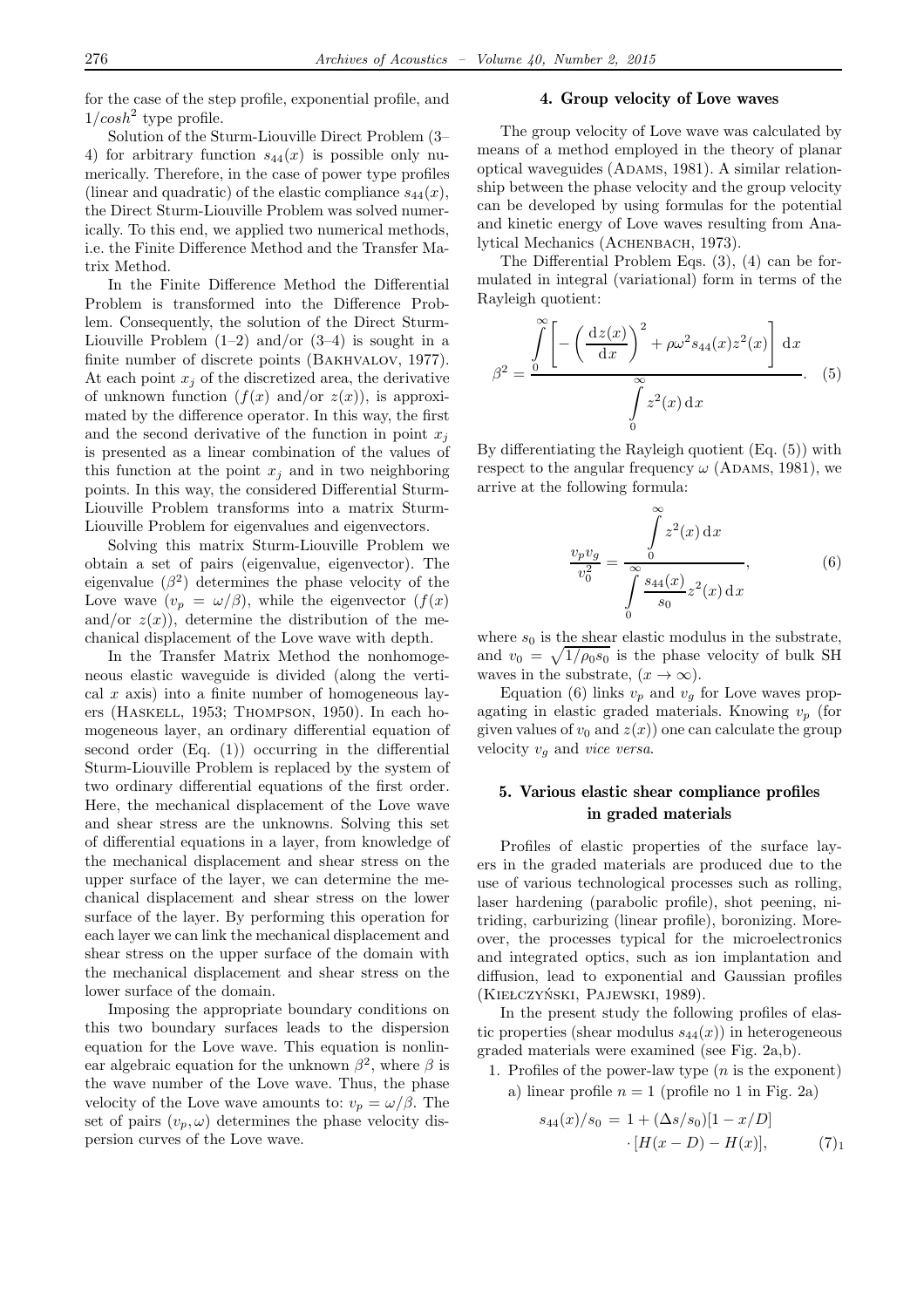b) quadratic profile  $n = 2$  (profile no 2 in Fig. 2a)

$$
s_{44}(x)/s_0 = 1 + (\Delta s/s_0)[1 - (x/D)^2]
$$

$$
\cdot [H(x - D) - H(x)], \qquad (7)_2
$$

c) step profile  $n = \infty$  (typical for classical Love wave, profile no 3 in Fig. 2a)

$$
s_{44}(x)/s_0 = 1 + (\Delta s/s_0)[H(x-D) - H(x)], (7)_3
$$

where  $H(x)$  is the Heaviside step function, D is the depth of an inhomogeneous elastic layer.

2. Exponential profile (profile no 4 in Fig. 2b)

$$
s_{44}(x)/s_0 = 1 + (\Delta s/s_0) \cdot \exp(-2x/D). \quad (7)_4
$$

3. Profile of the  $1/cosh<sup>2</sup>(x)$  type – similar to the Gaussian profile (profile no 5 in Fig. 2b)

$$
s_{44}(x)/s_0 = 1 + (\Delta s/s_0) \cdot 1/cosh^2(2x/D). \tag{7}_5
$$







Fig. 2. Considered profiles of the elastic shear compliance  $s_{44}(x)$  of graded materials as a function of depth  $x$ , a) profiles in a nonhomogeneous surface layer  $x\in[0,D],$  b) profiles in a nonhomogeneous half-space  $x \in [0, \infty]$ .

# 6. Phase and group velocity of Love waves for various graded profiles. Results of numerical calculations and discussion

To study the propagation behaviour of Love waves in non-homogeneous graded materials from Fig. 2a,b, the following material parameters are assumed in the numerical calculations:

$$
s_0 = 0.39 \cdot 10^{-10} \frac{m^2}{N},
$$
  $v_0 = 1849 \text{ m/s},$   
 $\rho_0 = 7.5 \cdot 10^3 \text{ kg/m}^3,$   $\Delta s/s_0 = 0.0966.$ 

These parameters are typical for PZT-4 ceramics with elastic properties perturbed in the vicinity of the treated surface.

Applying the Transfer Matrix Method and the Finite Difference Method the Direct Sturm-Liouville Problem (3–4) was solved and consequently the dispersion curves of Love waves propagating in the graded materials with profiles no 1 and 2 presented in Fig. 2a were evaluated numerically.

The group velocity of Love waves for that profiles has been evaluated by using the integral formula (6).

The dispersion curves of the phase and group velocity for Love waves propagating in an elastic waveguide with profiles no 3, 4 and 5 in Fig. 2a, b were calculated analytically.

## *6.1. Step Profile*

The dispersion equation that characterizes the propagation of Love waves in the layered waveguide from Fig. 2a (profile no 3) is given by the formula (ACHENBACH, 1973):

$$
F(\omega, \beta) = \tan \left[ \left( \sqrt{\left( \frac{\omega}{v_L} \right)^2 - \beta^2} \right) D \right]
$$

$$
- \frac{(s_0 + \Delta s) \left( \sqrt{\beta^2 - \left( \frac{\omega}{v_0} \right)^2} \right)}{s_0 \left( \sqrt{\left( \frac{\omega}{v_L} \right)^2 - \beta^2} \right)} = 0, \quad (8)
$$

where  $v_L^2 = 1/((s_0 + \Delta s)\rho_0)$  is the phase velocity of bulk shear waves corresponding to the point  $x = 0$ ,  $\beta = \frac{\omega}{v_p}$  is the propagation constant of the Love wave,  $v_p$  is the phase velocity of the Love wave.

Differentiating formula (8) with respect to  $\beta$  and  $\omega$  and employing the theorem for the derivative of an implicit function we get the following formula for the group velocity (TOURNOIS, LARDAT, 1973):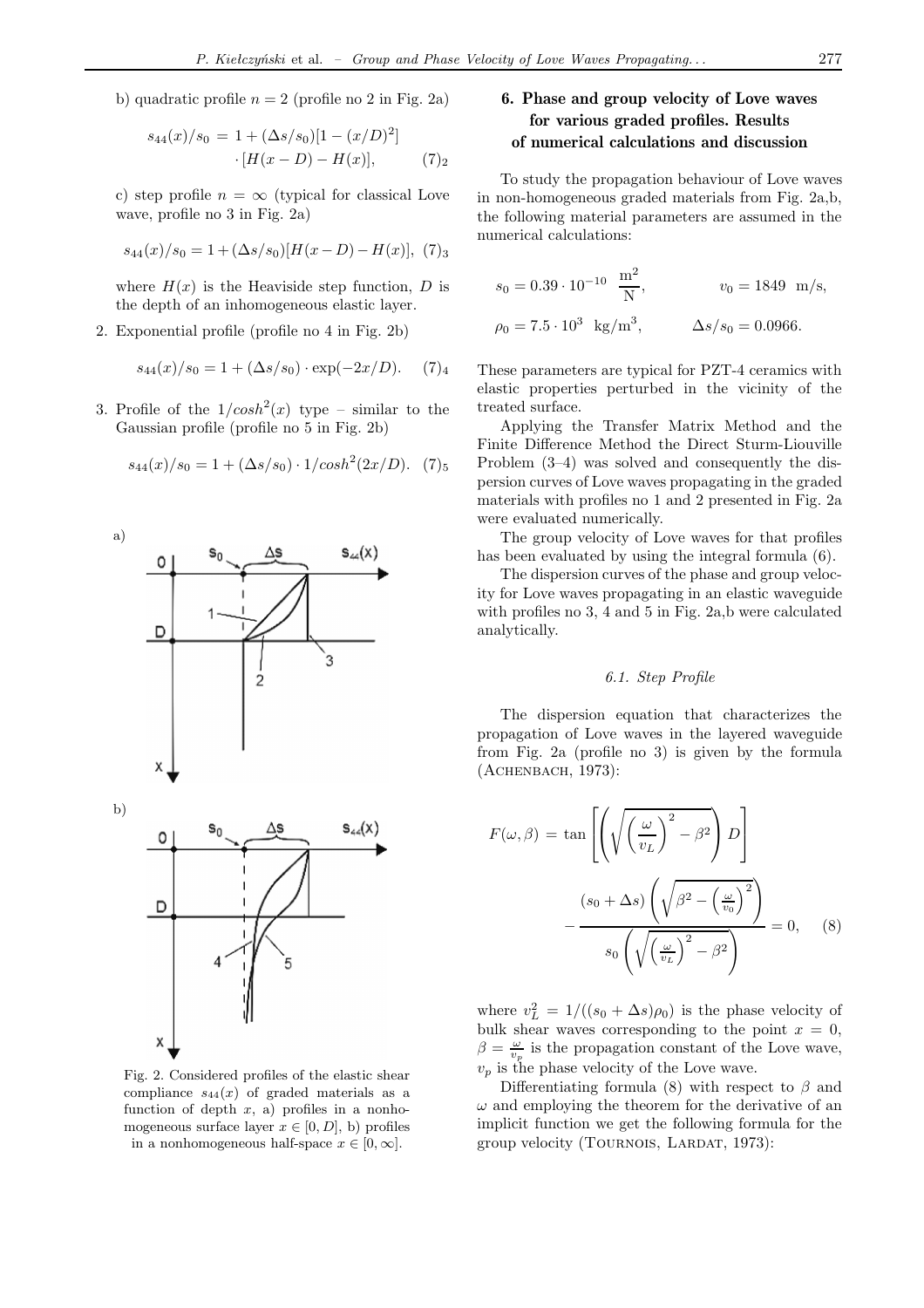$$
v_g = \frac{\mathrm{d}\omega}{\mathrm{d}\beta} = -\frac{\partial F/\partial \beta}{\partial F/\partial \omega}
$$
  
= 
$$
\frac{1}{v_p} \frac{\left\{ \frac{(s_0 + \Delta s)}{s_0 a^*} + \frac{\tan(Db^*)}{b^*} + \frac{D}{\cos^2(Db^*)} \right\}}{\left\{ \frac{(s_0 + \Delta s)}{s_0 v_0^2 a^*} + \frac{\tan(Db^*)}{v_L^2 b^*} + \frac{D}{v_L^2 \cos^2(Db^*)} \right\}}, \quad (9)
$$

where

$$
a^* = \sqrt{\beta^2 - \left(\frac{\omega}{v_0}\right)^2},
$$
  

$$
b^* = \sqrt{\left(\frac{\omega}{v_L}\right)^2 - \beta^2}.
$$

The variation of the phase and group velocity of the Love wave that propagates in layered materials represented by profile no 3 in Fig. 2a versus normalized depth  $D/L_0$  (normalized frequency) is plotted in Fig. 3.



Fig. 3. Phase velocity  $v_p$  and group velocity  $v_q$  of Love waves propagating in layered waveguide with step profile (plot no 3 in Fig. 2a).  $D$  is the thickness of the surface elastic layer,  $L_0$  is the wavelength of the shear bulk wave in the substrate  $(x \to \infty)$ .

## *6.2. Power type profiles*

#### *6.2.1. Linear profile*

Figure 4 shows the Love wave dispersion curves of the phase and group velocity for linear profile.

#### *6.2.2. Quadratic profile*

Figure 5 demonstrates the plot of the dispersion curves of the phase and group velocity of Love waves for quadratic profile (profile no 2 in Fig. 2a).



Fig. 4. Love wave dispersion curves of phase velocity  $v_p$ and group velocity  $v_q$  for linear profile  $n = 1$  (plot no 1 in Fig. 2a). D is the thickness of the nonhomogeneous graded elastic layer.



Fig. 5. Love wave dispersion curves of phase velocity  $v_p$  and group velocity  $v_g$  for quadratic profile  $n = 2$  (plot no 2 in Fig. 2a).

#### *6.3. Exponential profile*

Analytical solution of the Direct Sturm-Liouville Problem  $(3-4)$  for the exponential profile  $(Eq. (7)_4)$ leads to the following formula for the dispersion equation (TAMIR, 1975):

$$
F_1(\omega, \beta) = \beta^2 - \frac{\omega^2}{v_0^2} - \frac{p^2(\omega)}{D^2} = 0,
$$
 (10)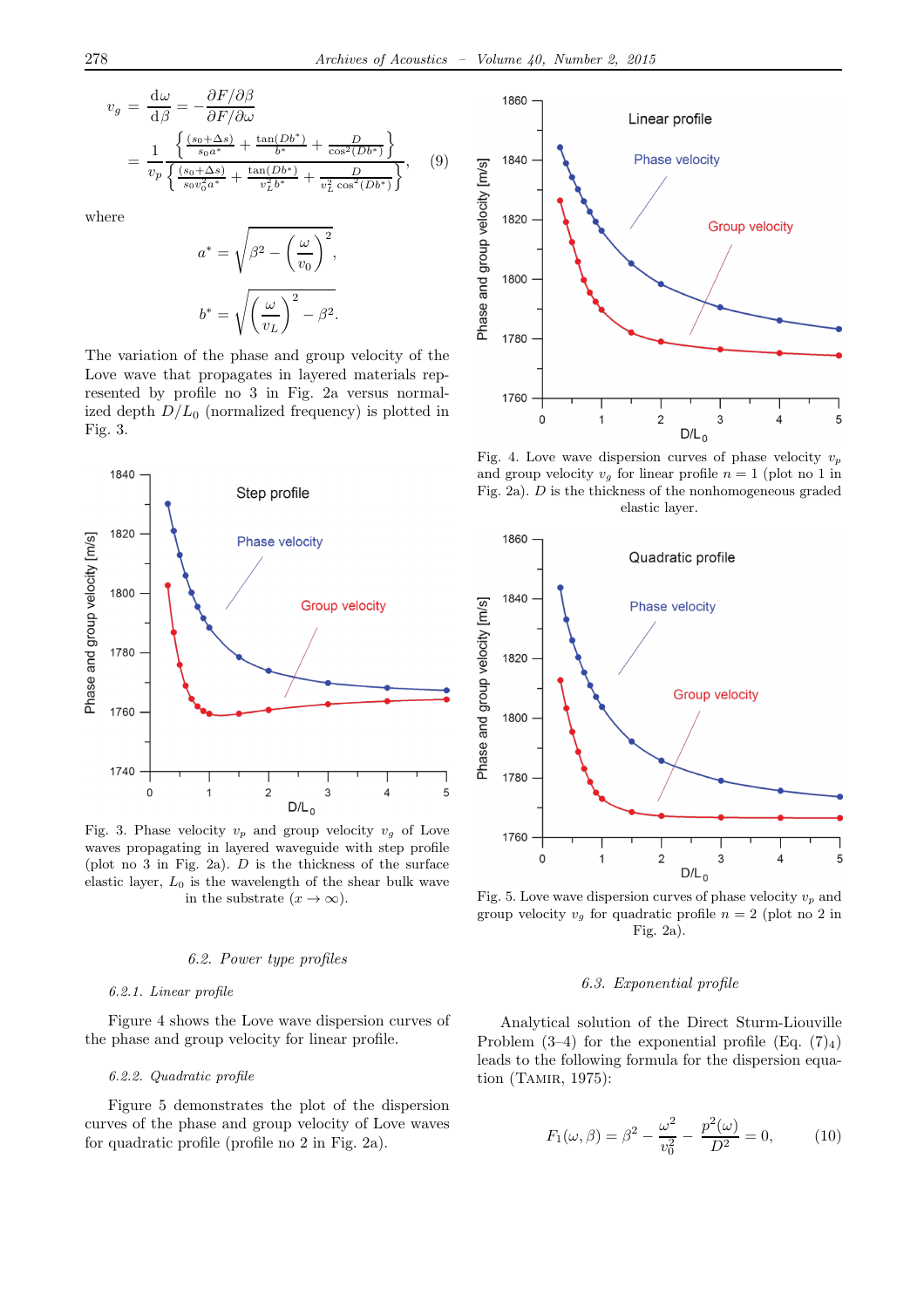where value of parameter  $p(\omega)$  is determined from the equality  $\frac{d}{dx}J_p(x)|_{x=V} = 0$ , here variable  $V =$  $\frac{\omega D}{v_0} \sqrt{\frac{\Delta s}{s_0}}$ , and  $J_p(x)$  is the Bessel function of the order p.

Differentiation of the formula (10) with respect to  $\omega$  and  $\beta$  gives the following formula for the group velocity:

$$
v_g = \frac{\mathrm{d}\omega}{\mathrm{d}\beta} = -\frac{\partial F_1/\partial \beta}{\partial F_1/\partial \omega} = \frac{v_0^2}{v_p} \frac{1}{\left\{1 - \frac{v_0^2 p}{\omega D^2} c^*\right\}},\tag{11}
$$

where

$$
c^* = \frac{\frac{-p}{V^2} \left( \frac{dV}{d\omega} \right) J_p(V) + \frac{p}{V} \frac{d}{d\omega} (J_p(V)) - \frac{d}{d\omega} (J_{p+1}(V))}{\frac{1}{V} J_p(V) + \frac{p}{V} \frac{dJ_p(V)}{dp} - \frac{d}{dp} (J_{p+1}(V))}.
$$

Figure 6 displays the dispersion curves of phase velocity  $v_p$  and group velocity  $v_g$  (calculated by using Eqs. (10) and (11)) of the Love wave propagating in the graded materials with exponential profile (plot no 4 in Fig. 2b).



Fig. 6. Love wave dispersion curves of phase  $v_p$  and group  $v_q$  velocity for the shear compliance profile that follows the exponential profile (plot no 4 in Fig. 2b).

# 6.4. Profile of the  $1/cosh^2$  type

Analytical solution of the Direct Sturm-Liouvillle Problem  $(3-4)$  for the case of  $1/cosh<sup>2</sup>$  type profile gives rise to the following dispersion equation (Tamir, 1975):

$$
F_2(\omega,\beta) = \beta^2 - \frac{\omega^2}{v_0^2} - \frac{4s^2(\omega)}{D^2} = 0,
$$
 (12)

where  $s(\omega) = \frac{1}{2} \left\{ \sqrt{1 + V^2} - 1 \right\}$ , and  $V = \frac{\omega D}{v_0} \sqrt{\frac{\Delta s}{s_0}}$ .

By differentiating the formula (12) with respect to  $ω$  and  $β$ , we arrive at the following formula for the group velocity in the case of  $1/cosh^2$  type profile:

$$
v_g = \frac{\mathrm{d}\omega}{\mathrm{d}\beta} = -\frac{\partial F_2/\partial\beta}{\partial F_2/\partial\omega}
$$

$$
= \frac{v_0^2}{v_p} \frac{\sqrt{1 + \frac{\omega^2}{v_0^2}h^2\frac{\Delta s}{s_0}}}{\left\{\left(1 + \frac{\Delta s}{s_0}\right)\sqrt{1 + \frac{\omega^2}{v_0^2}h^2\frac{\Delta s}{s_0}} - \frac{\Delta s}{s_0}\right\}}.\tag{13}
$$

The dispersion curves of the phase and group velocity for the  $1/cosh^2$  type profile, that were evaluated by using Eqs. (12) and (13), are presented in Fig. 7.



Fig. 7. Love wave dispersion curves of phase velocity  $v_p$  and group velocity  $v_q$  in the case of the profile of the  $1/cosh^2$ type (plot no 5 in Fig. 2b).

As shown in Figs. 3–5 with the increase in the exponent  $n$  the phase velocity dispersion curves approach the classical Love wave dispersion curve  $(n = \infty)$ .

As follows from Figs. 3–7, Love wave phase velocity tends to a value of the phase velocity of the bulk shear wave at  $(x = 0)$  with increasing  $D/L_0$  (i.e. with the frequency increase). As can be seen from Figs. 6 and 7, the Love wave waveguide with the profile of the  $1/cosh<sup>2</sup>$  type has better waveguide properties (higher slope of the dispersion curve in the region of the steepest descent) than the waveguide with the exponential profile. This indicates higher sensitivity of phase velocity to changes in frequency. This is of great importance in the design and construction of sensors of the physical parameters that use the Love wave.

The calculation of the phase velocity dispersion curves were carried out by using two numerical methods, i.e. Finite Difference Method and Transfer Matrix Method. From the numerical calculations of authors follows that the results obtained using these two methods are identical (with accuracy of 5 decimal places).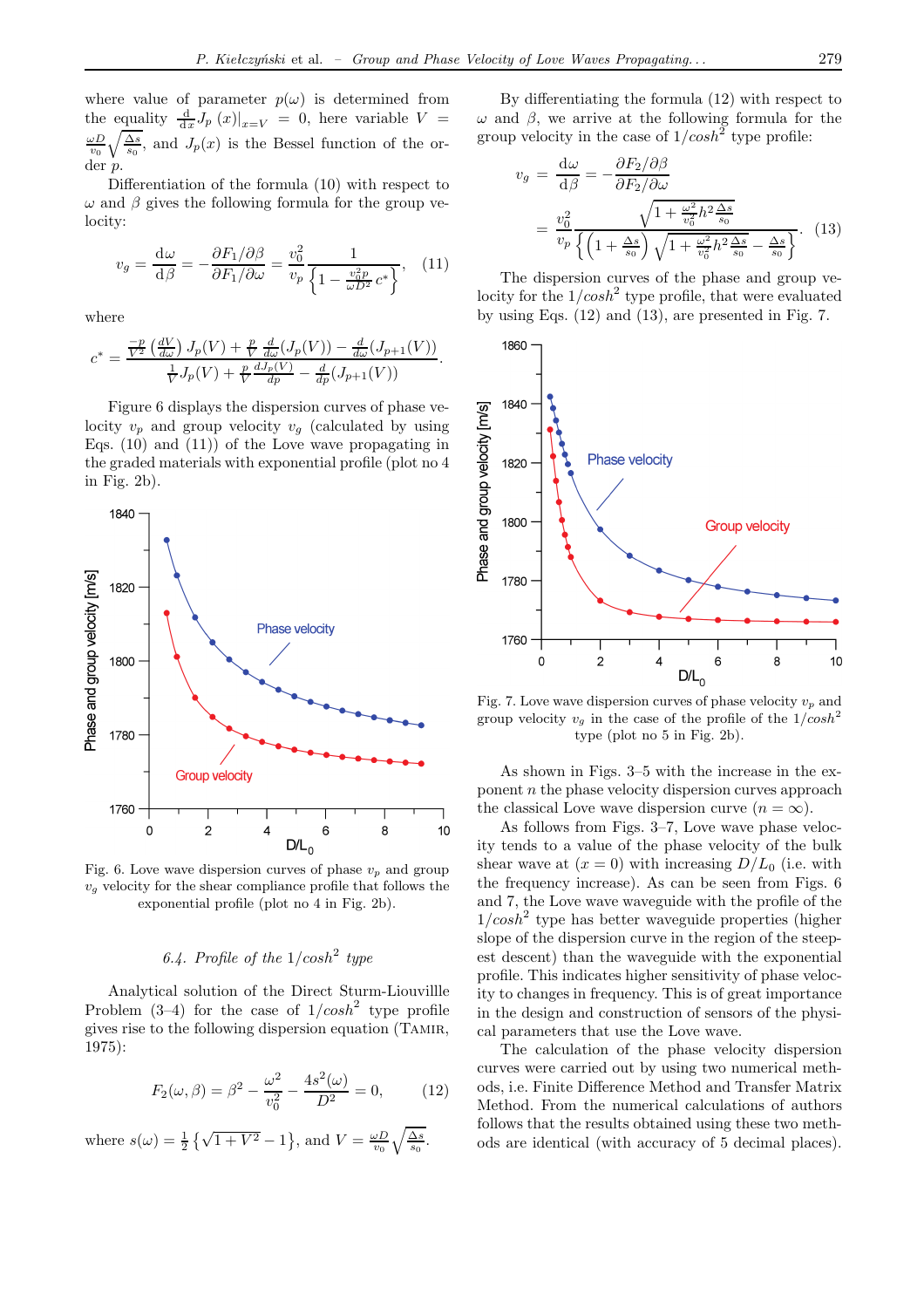This indicates that these two numerical methods are essentially equivalent in applications to describe the propagation of Love waves in considered elastic graded materials.

Numerical calculations have been performed by using the software package Scilab. In the numerical calculations, we assumed the value of thickness  $D =$ 0.4 mm. In this case, the value of  $D/L_0 = 1$  corresponds to frequency 4.626 MHz, and  $D/L_0 = 10$  corresponds to frequency 46.26 MHz. Measurement of surface waves velocity in the MHz frequency range are usually performed in quantitative nondestructive evaluation experiments (QNDE). Hence, the results obtained in this paper can be important to the interpretation of experimental dispersion curves of surface Love waves propagating in elastic graded materials.

## 7. Conclusions

In this paper the Direct Sturm-Liouville Problem that describes the propagation of Love waves in nonhomogeneous elastic graded materials has been solved. The integral relationship that relates the group velocity with phase velocity and the distribution of mechanical displacement of the Love wave has been derived.

It was stated that the SH surface Love waves can propagate in nonhomogeneous Functionally Graded half-space, not only in elastic layered structures. It was observed that the group velocity of Love waves is lower than the corresponding phase velocity of Love waves. The results of this study can be useful in the design and construction of sensors of physical quantities as well as in non-destructive testing (NDT) and in geophysics.

Solution of the Direct Sturm-Liouville Problem may also provide a basis for formulating and solving the Inverse Sturm-Liouville Problem. This Inverse Problem consists in determining the unknown material coefficients of graded medium, for example the distribution of elastic compliance  $s_{44}(x)$  from a knowledge of the wave dispersion curves of Love waves propagating in an investigated graded material. Formulation and solution of Inverse Problems forms the basis of mathematical methods employed in non-destructive testing of materials (NDT).

The results of this work may also find application in geophysics, seismology and underground acoustics to investigate the internal structure of the Earth (crustal and subcrustal region near the Earth surface). These results can be also applied in exploration of natural resources (e.g. mineral oils, natural gases and minerals) (Gupta *et al.*, 2013). Moreover, Love waves may also be used to investigate planar optical waveguides (Ciplys *et al*., 1995), and layered sensors and resonators of the MEMS (Micro Electro Mechanical Systems) type (KUZNETSOV, 2010; ZHANG *et al.*, 2013).

The results obtained in this paper are fundamental and can give a deeper insight into the behavior of the

propagation of Love waves in inhomogeneous elastic media (e.g. in functionally graded materials and composites).

## Acknowledgments

The project was funded by the National Science Centre (Poland), granted on the basis of Decision No 2011/01/B/ST8/07763.

#### References

- 1. Achenbach J.D. (1973), *Wave propagation in elastic solids*, North-Holland, Amsterdam.
- 2. Adams M. (1981), *An introduction to optical waveguides*, Wiley, Chichester.
- 3. Auld B.A. (1991), *Surface acoustic waves and devices*, Archives of Acoustics, **16**, 11–30.
- 4. Bakhvalov N.S. (1977), *Numerical methods: analysis, algebra, ordinary differential equations*, Mir, Moscow.
- 5. Ciplys D., Paskauskas J., Rimeika R. (1995), *Collinear diffraction of guided optical modes by dispersive surface acoustic waves in Z-cut proton – exchanged LiNbO*3, SPIE Proceedings, vol. 2643, Acoustooptics and Applications II, October 1995, 244–252, doi:10.1117/12.222749.
- 6. Gupta S., Majhi D.K., Kundu S., Vishwakarma S.K. (2013), *Propagation of Love waves in nonhomogeneous substratum over initially stressed heterogeneous half-space*, Applied Mathematics and Mechanics (English Edition), **34**, 249–258.
- 7. Haskell N.A. (1953), *The dispersion of surface waves on multilayered media*, Bulletin of the Seismological Society of America, **43**, 17–34.
- 8. Hirao M., Sotani Y., Takami K., Fukuoka H. (1981), *Love wave propagation in a solid with a coldworked surface layer*, Journal of Nondestructive Evaluation, **2**, 51–55.
- 9. Kiełczyński P. (1981), *Propagation of surface SH waves in nonhomogeneous media*, Journal of Technical Physics, **22**, 73–78.
- 10. Kiełczyński P., Pajewski W. (1989), *Inverse method for determining the depth of nonhomogeneous surface layers in elastic solids from the measurements of the dispersion curves of group velocity of surface SH waves*, Applied Physics A, **48**, 423–429.
- 11. Kiełczyński P., Pajewski W., Szalewski M. (1998), *Piezoelectric sensors for investigations of microstructures*, Sensors and Actuators A-Physical, **65,** 13–18.
- 12. Kiełczyński P., Pajewski W., Szalewski M. (2002), *Admittance of axially polarized lossy piezoceramic cylinders loaded with a viscoelastic liquid*, Journal of Applied Physics, **91**, 10181–10187.
- 13. Kiełczyński P., Szalewski M., Balcerzak A., Rostocki A.J., Tefelski D.B. (2011a), *Applications of SH surface acoustic waves for measuring the viscosity*